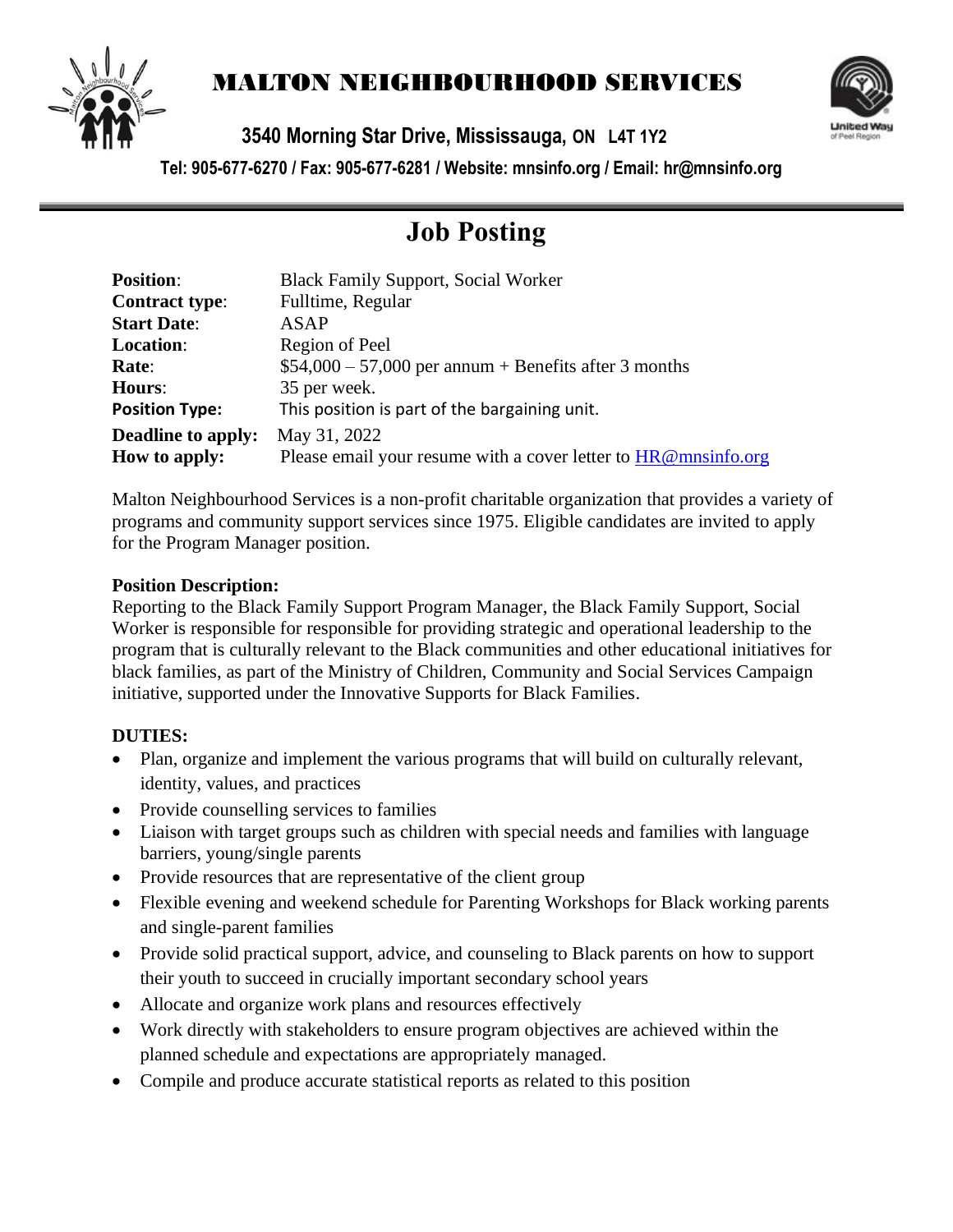- Act as a liaison between the various family programs and the SWIS/Youth team on a regular basis
- Provide practical counseling and referrals to each family on a one-on-one basis
- Other duties and projects as assigned

### **QUALIFICATIONS:**

- Bachelor's Degree and/or master's degree in Social Work (BSW/MSW)
- Professional association membership or registration is required upon commencement of work
- Thorough knowledge of Black community and Black youth engagement
- Demonstrated Leadership experience working with diverse groups including not for profit organizations, community groups, businesses, schools, and other community stakeholders
- Proven organizational and time management skills, including the ability to work with tight deadlines and competing priorities
- Excellent report writing skills and attention to detail
- Ability to create effective presentations to include topics such as: program status, milestones, achievements, budget, and risk management
- Excellent communication and interpersonal skills with a proven track record of demonstrating tact and diplomacy when facing challenging situations, including conflict resolution/mediation with youth and adults
- Demonstrated leadership skills with the ability to engage, motivate and support participants, staff, and volunteers
- Experience and/or knowledge providing brief counselling services
- Strong knowledge and/or experience in risk management to create and maintain a safe environment for programs
- Commitment to diversity, Anti-Black racism, and Anti-Oppressive best practices
- Experience with developing program materials, business documents and working with internal databases
- Intermediate/Advanced working knowledge of all Microsoft Office applications
- Flexible schedule to work evenings and weekends
- Customer service-oriented with the ability to uphold the organization's service standards and policies
- Valid Ontario driver's license and access to a reliable vehicle is essential for local travel

If you are interested in applying for this position, please submit a cover letter and resume via email to: **hr@mnsinfo.org**. The selected candidate will be required to provide a current Police Records Check upon hire.

We thank all applicants, however, only those selected for interviews will be contacted.